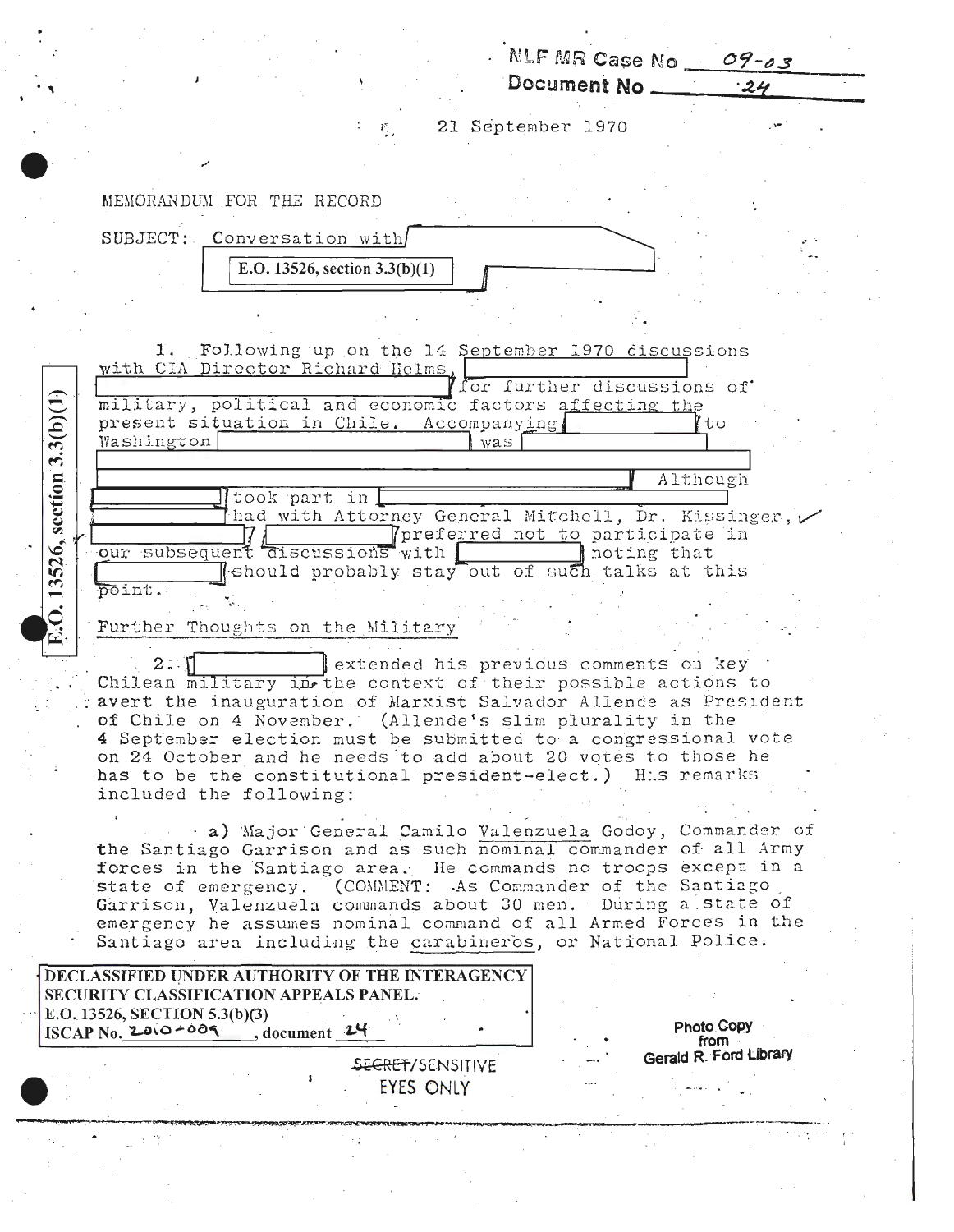During the recent presidential election, Valenzuela was appointed temporary military governor (jefe de plaza) of the Santiago area, specifically because he commanded no troops and would not be atle to stage unilateral military action; he would have to issue commands through other generals. It is not necessarily the case that Valenzuela would be appointed jefe de plaza if a state of emergency were declared.)

b) Brig. General Orlando Urbina Herrera, Commander of the Second Division, the largest Army unit, is stationed in Santiago and is Valenzuela's most important subordinate. characterizes him as a top-notch troop commander, superior in capacity and intelligence to Valenzuela. His cooperation and that of his division would be vital to any military move but his political attitudes are not clear.  $(A \text{ well-informed clandes} time source)$ <br>has reported that Urbina Army Commander Rene Schneider rather than Valenzuela if the two issue conflicting instructions.)

E.O. 13526, section 3.3(b)(1)

E.O. 13526, section  $3.3(b)(1)$ 

c) General Rene Schneider Chereau, Commander in Chief of said very little about this officer except to the Army: indicate that he did not believe Schneider would take any part in possible action against Allende's assumption of the presidency and that if he were named Minister of Defense, as has been rumored, it would be a "real mess."

d) Brig. General Enrique Garin Cea, Commander of Military Schools, (a separate and important command in the Chilean Army which includes the Non-commissioned Officers' School, the Special Forces School, the Military Academy, the War Academy, and other concentrations of elite military personnel in training, most of them. located in Santiago.) did not characterize Garin except to indicate that he considers his cooperation, along with that of Urbina, to be vital in any military action.

e) Major General Carlos Prats Gonzalez, Chief of the National Defense Staff and second in importance in the Army only to Schneider: As an officer assigned to the National Defense Staff, Prats actually has no position in the chain of command of singled out Prats as the most important figure the Army. in any military action which might be taken. He described Prats as cagey, cautious, calculating, highly ambitious and very able. He is well-regarded by nearly all Army officers and possesses the qualities which other officers lack to become a rallying

> **SECRET/SENSITIVE** EYES ONLY

Photo Copy from Gerald R. Ford Library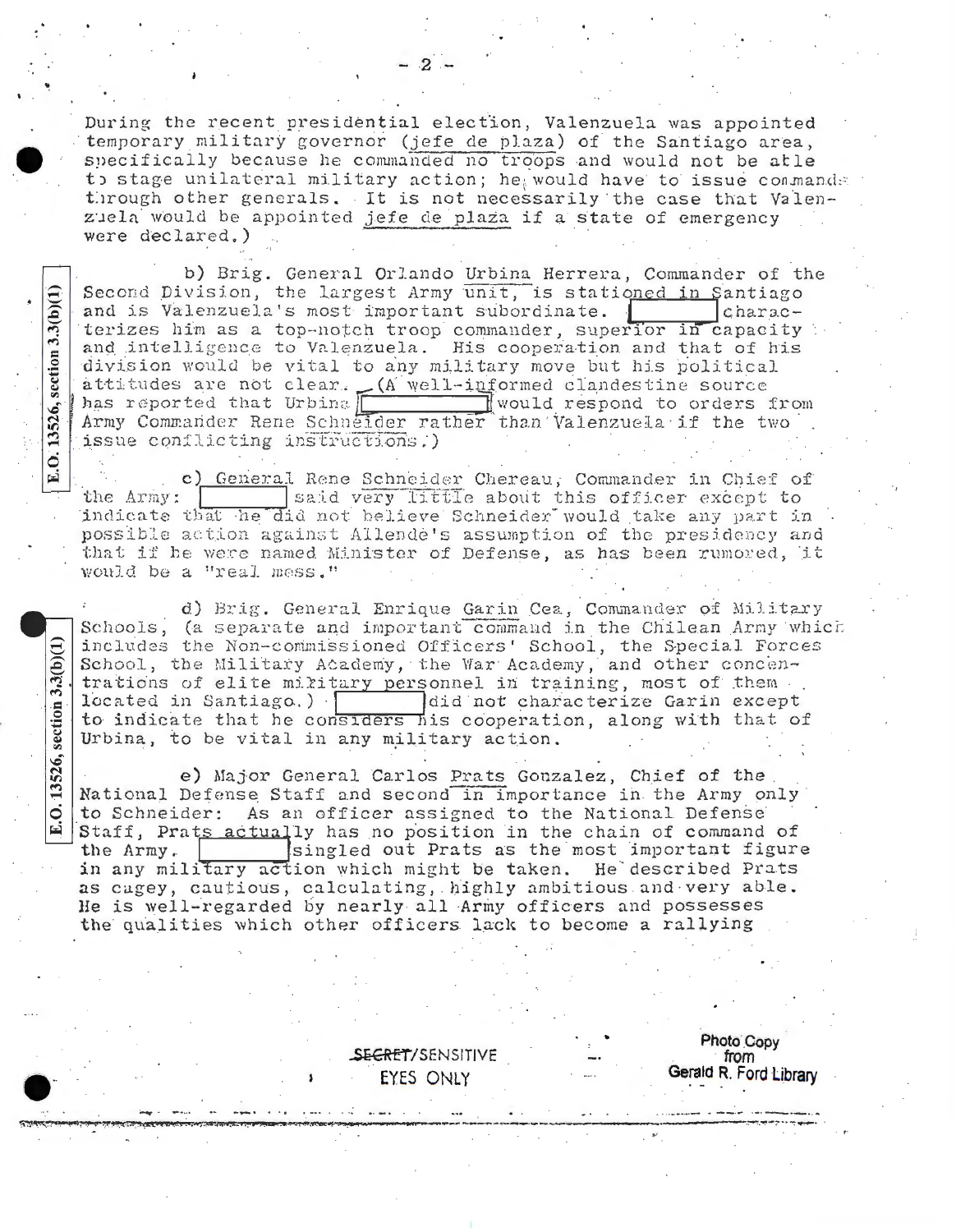point for action. Like others who speak highly of Prats, however. appeared to have no clear idea of this general's political attitudes and to feel that this was because Prats does not want them known.

f) Brig. General Roberto Viaux Marambio, involuntarily retired after he led the uprising of an Army unit in October 1969 to protest poor pay and equipment: Although Viaux' ambitions and erratic statements have diminished his support somewhat.

believes that Viaux' strong demagogic appeal and his influence among the NCO's probably offsets the infiltration of leftist influence in the strategic NCO school in Santiago. The key question is whether Viaux would settle for no more than a role as a member of a team taking military action when his strong predilection is to lead. (COMMENT: Viaux on 17 September made a significant public statement, saying that he was not a Marxist, that liberty was not negotiable, and expressing his solidarity with the high command of the Army.) was in touch with Valenzuela through a common close friend during the recent presidential campaign. He considers Valenzuela honest but not inclined to take tough or unpopular postures, and not always well informed about his subordinates. He is not believed to have well-organized contingency plans for any action against Allende. Valenzuela has over 30 years of Army service and is greatly interested in assurances that his imminent retirement will include guarantees that he and his family will be well cared for. Of particular importance, pointed out, is the longstanding enmity between Viaux and Prats, who would be the two key figures in rallying military action. This enmity of many years was complicated at the time of: the uprising a year ago, since Viaux confided his unease over conditions in the Army and the need for the government and high command to do something to overcome them only to Prats. The latter did not pass them'along or indicate support of the needs

of Army troops as Viaux had hoped.

 $g$ ) In the industrial and mining area centered around Concepcion, Chile's second largest and a heavily leftist said that believes that he could city. "hold out" with the help he knows he would receive from [ expressed but doubt that this was so since armed students and labor leftiats are numerous in Concepcion.

> **Photo Copy** from Gerald R. Ford Library

SECRET/SENSITIVE EYES ONLY

 $3.3(b)$  $(1)$ 

.O. 13526; section

ئے

13526, section 3.3(b)(1)

 $\ddot{\circ}$ 

13526, section 3,3(b)(1)

 $\ddot{\circ}$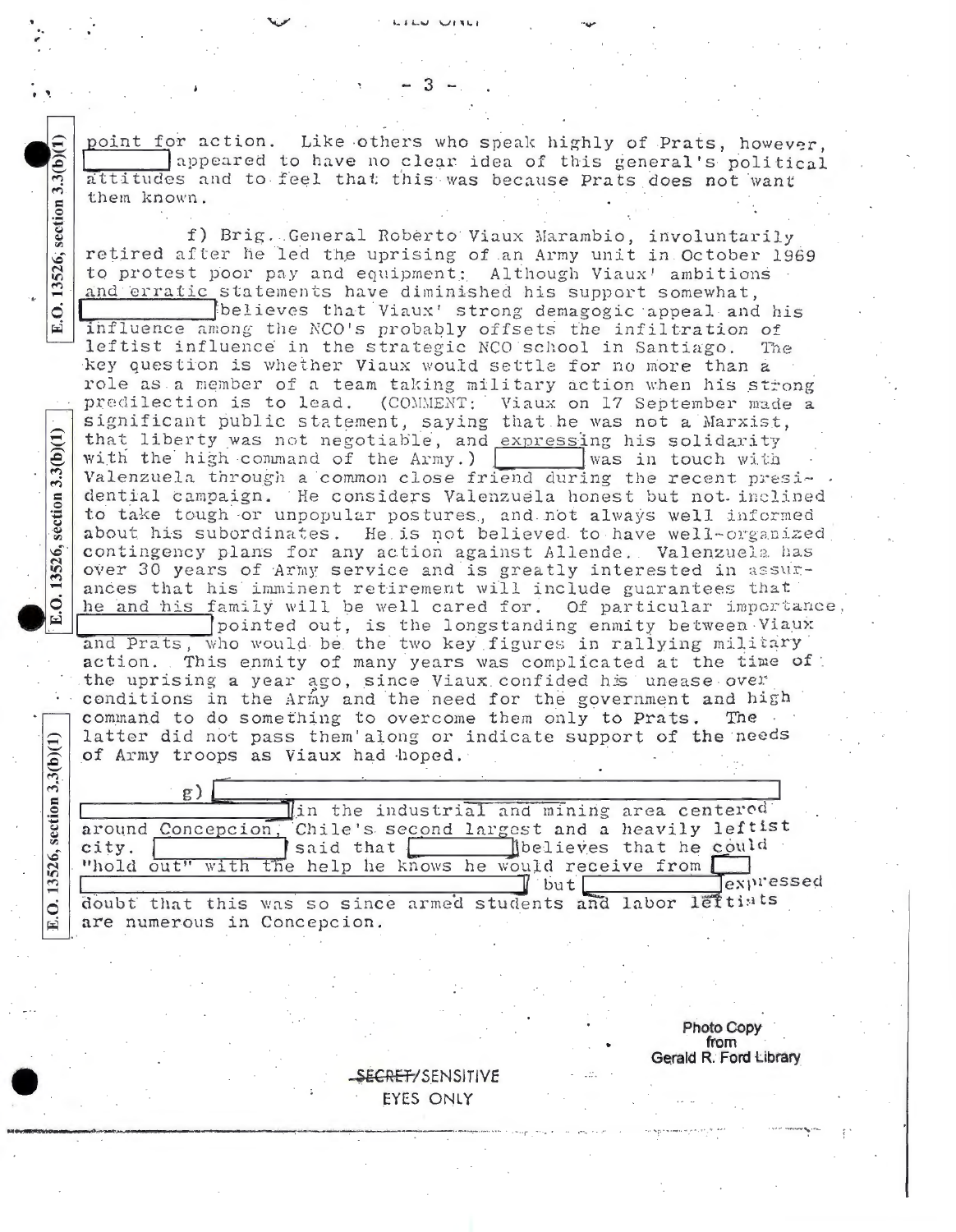reiterated his belief that the national police, the largest and probably the best trained and best armed uniformed force in Chile, would certainly join in any move against They have been under intense pressure from extreme Allende. leftists without being given the go ahead to deal strongly with them. Carabinero commander General Vicente Huerta Celis could. count on his troops for support and probably on most of his officers as well, if they were assured that he would retire and open up promotion possibilities. Huerta and General Valenzuela get along well and share many similar views.  $3<sub>1</sub>$ repeated his belief that President Frei will not act to set off military action to prevent an Allende government and said he felt the President might even welcome being faced with the accomplished fact of a military takeover and relieved at being whisked out of the country. warned that the armed forces" leaders are 4. unlikely to take action without several clear and specific guarantees, primarily from the United States, because they are fearful that they and their families would pay a high price if they were to act and not receive immediate decisive and substantial assistance. These guarantees would have to include: a) immediate logistical support consisting of arms, ammunition, transportation, communications equipment, and fuel; b) immediate and possibly massive economic support from outside: c) assurances that they would not be abandoned and ostracized by the same powerful U.S. critics who denounce the military government of Greece;  $5.$ believes too that the Chilean military leaders would want strong assurances of support from Chilean civilians and indications from political leaders that action by the military mirrors civilian attitudes. said that no Chilean, military or civilian, 6. Imilitary backing a motivating would consider the offer of factor to move against the prospect of a Marxist government. If it were offered, such backing might have exactly the opposite effect. Photo Copy from SECRETTSENSITIVE Gerald R. Ford Library EYES ONLY

 $3.3(b)(1)$ 

section

E.O. 13526,

 $3.3(b)(1)$ 

section

E.O. 13526,

 $3.3(b)(1)$ 

section

13526,

 $\dot{\circ}$ 

国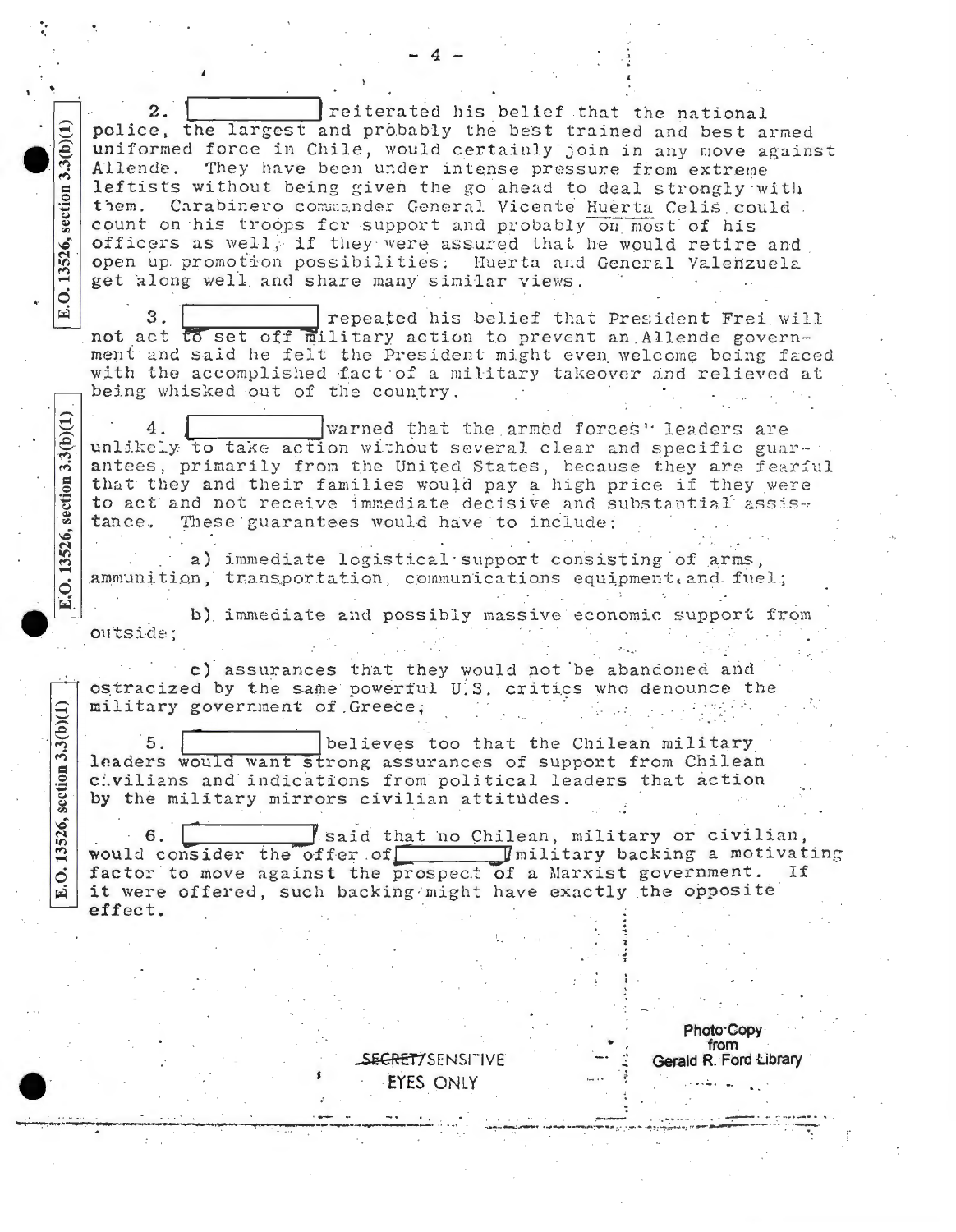said that although the Navy would probably like to move, there is little it can do to assist the Army if the latter should act. The one exception, he said, was the control of the power station at Renca, which is in the hands of the Navy.

8. recommended that conversations be held with who has strong ties in the Communist-led Chilean Labor Confederation and in the Communist Party. While he believes that most Chilean workers would respond to the largely Communist leadership of the union movement. he knows there are many among the higher paid workers who fear wholesale nationalization as a certain blow to their privileged position and income.

## Psychological and Political Observation

remarks on Chilean publications were not meant to give a complete picture but are interesting!

a) In response to a question as to why the popular Timestyle weekly Ercilla had suddenly, just before the election, written laudatory or soothing prognostications on an Allende government, he responded that some strong pressures appeared to have been brought to bear on the executives of Ercilla which were immediately noticeable in its reporting. also confirmed the report from the U.S. Embassy in Santiago that German Pico Canas, major figure at the high-circulation, formerly independent daily Tercera de la Hora, is coming to some accommodation with Allende representatives. (This may be due to Sr. Pico's Radical Party background, since the Radical Party leadership supported Allende and is now trying to get its payoff.)

 $b$ said that the takeover of extensive El Mercurio publishing operation would not be difficult for Allende to do without making any overtly illegal move. He described the process of intervention, in which the government takes over a business or enterprise in the event of a strike, bankruptcy, lockout, layoffs in excess of a very stringent Chilean labor law, or just the apparent inability to keep operating. He predicted that El Mercurio would be taken over by its union leaders and would follow the government line; he pointed out this had happened before in El Mercurio's history of over a century of publication.

SECRET/SENSITIVE

EYES ONLY

Photo Copy. from Gerald R. Ford Library

 $3.3(b)(1)$ section. 0.13526,

 $3.3(b)(1)$ 

section

13526,

E.O.

13526, section 3.3

0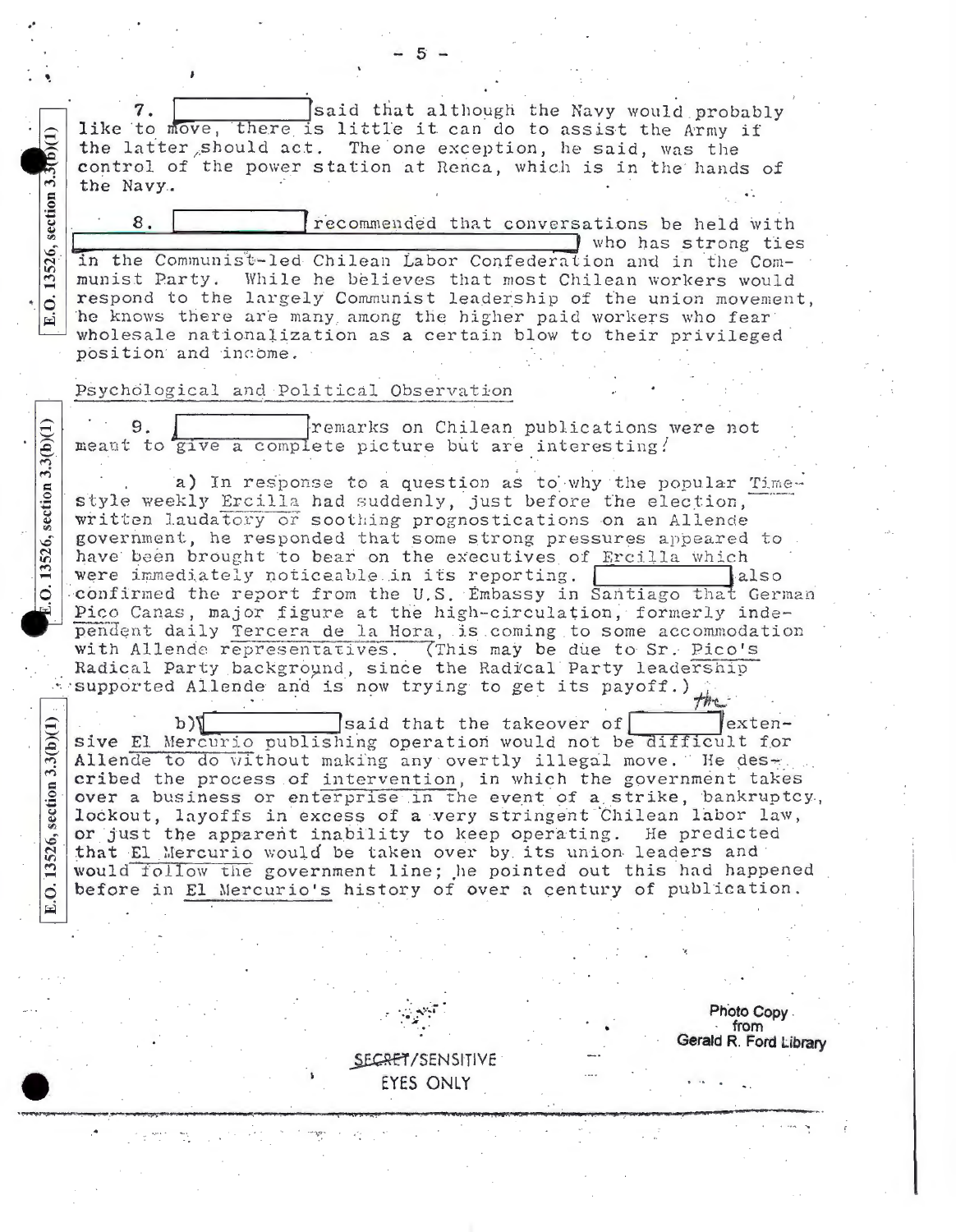| E.O. 13526, section $3.3(b)(1)$                                                                                                                                                                                                                                                                                                                                                                                                                                                                                                                                                                                                                                                                                                                                                                                                                                                                                                                                                                                                                                                                                                                                                                                                                                                                                                                           |  |
|-----------------------------------------------------------------------------------------------------------------------------------------------------------------------------------------------------------------------------------------------------------------------------------------------------------------------------------------------------------------------------------------------------------------------------------------------------------------------------------------------------------------------------------------------------------------------------------------------------------------------------------------------------------------------------------------------------------------------------------------------------------------------------------------------------------------------------------------------------------------------------------------------------------------------------------------------------------------------------------------------------------------------------------------------------------------------------------------------------------------------------------------------------------------------------------------------------------------------------------------------------------------------------------------------------------------------------------------------------------|--|
| 10.<br>divided President Frei's cabinet into<br>those who are loyal and those disloyal to Frei. The loyal are:                                                                                                                                                                                                                                                                                                                                                                                                                                                                                                                                                                                                                                                                                                                                                                                                                                                                                                                                                                                                                                                                                                                                                                                                                                            |  |
| Minister of Economy Carlos Figueroa                                                                                                                                                                                                                                                                                                                                                                                                                                                                                                                                                                                                                                                                                                                                                                                                                                                                                                                                                                                                                                                                                                                                                                                                                                                                                                                       |  |
| obeck<br>Minister of Finance Andres Zaldivar                                                                                                                                                                                                                                                                                                                                                                                                                                                                                                                                                                                                                                                                                                                                                                                                                                                                                                                                                                                                                                                                                                                                                                                                                                                                                                              |  |
| E.O. 13526, section $3.3(b)(1)$                                                                                                                                                                                                                                                                                                                                                                                                                                                                                                                                                                                                                                                                                                                                                                                                                                                                                                                                                                                                                                                                                                                                                                                                                                                                                                                           |  |
| Minister of Defense Sergio Ossa Pretot                                                                                                                                                                                                                                                                                                                                                                                                                                                                                                                                                                                                                                                                                                                                                                                                                                                                                                                                                                                                                                                                                                                                                                                                                                                                                                                    |  |
| Minister of Housing Andres Donoso Larrain                                                                                                                                                                                                                                                                                                                                                                                                                                                                                                                                                                                                                                                                                                                                                                                                                                                                                                                                                                                                                                                                                                                                                                                                                                                                                                                 |  |
| Minister of Interior Patricio Rojas                                                                                                                                                                                                                                                                                                                                                                                                                                                                                                                                                                                                                                                                                                                                                                                                                                                                                                                                                                                                                                                                                                                                                                                                                                                                                                                       |  |
| Those disloyal to Frei are:                                                                                                                                                                                                                                                                                                                                                                                                                                                                                                                                                                                                                                                                                                                                                                                                                                                                                                                                                                                                                                                                                                                                                                                                                                                                                                                               |  |
| Foreign Minister Gabriel Valdes Subercaseau                                                                                                                                                                                                                                                                                                                                                                                                                                                                                                                                                                                                                                                                                                                                                                                                                                                                                                                                                                                                                                                                                                                                                                                                                                                                                                               |  |
| Minister of Agriculture Hugo Trivelli                                                                                                                                                                                                                                                                                                                                                                                                                                                                                                                                                                                                                                                                                                                                                                                                                                                                                                                                                                                                                                                                                                                                                                                                                                                                                                                     |  |
| Minister of Justice Gustavo Lagos Matus                                                                                                                                                                                                                                                                                                                                                                                                                                                                                                                                                                                                                                                                                                                                                                                                                                                                                                                                                                                                                                                                                                                                                                                                                                                                                                                   |  |
| Former Minister of Economy Enrique Krauss                                                                                                                                                                                                                                                                                                                                                                                                                                                                                                                                                                                                                                                                                                                                                                                                                                                                                                                                                                                                                                                                                                                                                                                                                                                                                                                 |  |
| pointed out,<br>3.3(b)(1)<br>that Krauss and Valdes appear to have rejoined the group inside<br>the Christian Democratic Party which is attempting to obtain<br>"guarantees" from Allende before the 24 October congressional<br>section<br>vote and plan to swing the PDC vote in response to Allende's<br>assurances.<br>526,<br>described eloquently and at some length<br>$\mathbf{13}$<br>the ambivalence which he believes characterizes attitudes of<br>Q.<br>Chileans, both civilian and military, as well as the relations<br>囯<br>between Chile and the U.S. He said that this ambivalence inhibits<br>the prospect that anyone feels sure enough of anyone else in the<br>present circumstances to move strongly in any one direction.<br>He<br>described the characteristic Chilean predilection for compromise,<br>3.3(b)(1)<br>for refusal to face up and act decisively, to look for a way to<br>salvage the most from a situation rather than fight it. He warned<br>that no encouragement to action should be given Chilean military<br>figures unless there was clear certainty of their response and<br>section<br>did not appear confident enough of<br>will to act.<br>possible Chilean response, civilian or military, to take some<br>13526,<br>action against Allende to want to be involved in it.<br>Photo Copy<br>E.O.<br>from |  |
| Gerald R. Ford Library<br><del>SECRET</del> /SENSITIVE                                                                                                                                                                                                                                                                                                                                                                                                                                                                                                                                                                                                                                                                                                                                                                                                                                                                                                                                                                                                                                                                                                                                                                                                                                                                                                    |  |
| EYES ONLY                                                                                                                                                                                                                                                                                                                                                                                                                                                                                                                                                                                                                                                                                                                                                                                                                                                                                                                                                                                                                                                                                                                                                                                                                                                                                                                                                 |  |
|                                                                                                                                                                                                                                                                                                                                                                                                                                                                                                                                                                                                                                                                                                                                                                                                                                                                                                                                                                                                                                                                                                                                                                                                                                                                                                                                                           |  |
|                                                                                                                                                                                                                                                                                                                                                                                                                                                                                                                                                                                                                                                                                                                                                                                                                                                                                                                                                                                                                                                                                                                                                                                                                                                                                                                                                           |  |

 $\hat{\mathcal{A}}$ 

 $\hat{\boldsymbol{\beta}}$  ,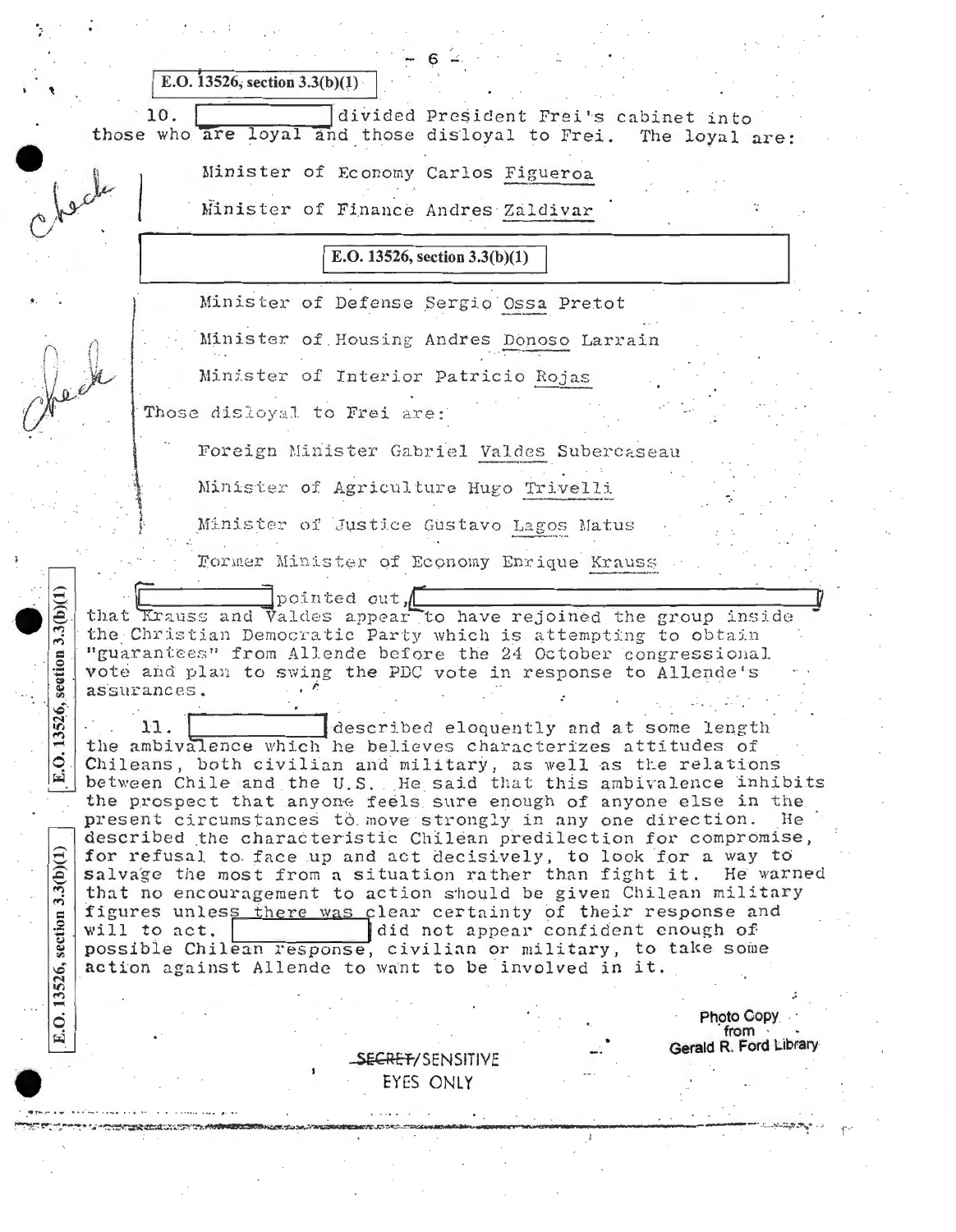## Examination of Potential Economic Pressure Points

 $3.3(b)(1)$ 

section

13526,

 $\ddot{\circ}$ 

邑

 $3.3(b)(1)$ 

O. 13526, section

Credit, money, and bank policies: In the week to 12. ten days following the 4 September election, the run on Chilean banks was intense and widespread. At one point, the financial situation threatened to get completely out of hand and almost certainly would have done so had the Frei government not moved to save it. With the printing presses working on a three-shift basis, and the Central Bank supplying the escudos to satisfy all comers, panic was short-lived. Had the Frei administration not loosened its credit and money policies, many banks would have been forced to close and the inability to meet industrial payrolls would have been widespread. Under these circumstances, it would have been difficult to keep workers out of the streets or to restrain them from trying to take over the plants. In the face of riots, demonstrations, illegal takeovers, and growing chaos, the Chilean military might have been galvanized into action -- if only to regain some semblance of public order.

pointed out that, in one important way, 13. the opportunity to apply pressure in this field has already been Immediately following the election, Frei could have allowed  $lost.$ the bank run / tight credit / unmet payrolls / financial chaos / military takeover-scenario to play itself out simply by taking no action at all. Although a similar chain of events could be triggered at any time, with probably equal effect, it now would take overt and decisive action on Frei's part to do so -- a highly unlikely event given the President's penchant for indecision and concern for his place in Chilean history. In addition, the fact that the administration's actions on economic matters are now being followed closely by Allende's watchdog (FNU) Vuskovic.

also maintained that Central Bank President Carlos Massad would be a hindrance to such a policy reversal since his leanings: would be quite in the opposite direction. He added that there are other leftist sympathizers among Frei's economic advisors, while those who share Frei's political and economic views are ineffective.

We then reviewed several possible situations with

a) Widespread unemployment: The possibility of a scenario unfolding because of growing unemployment also was examined. Unemployment already is growing despite very restrictive Chilean legislation proscribing layoffs. As production continues to slow, it

> Photo Copy from Gerald R. Ford Library

<del>ZRET/</del> SENSITIVE EYES ONLY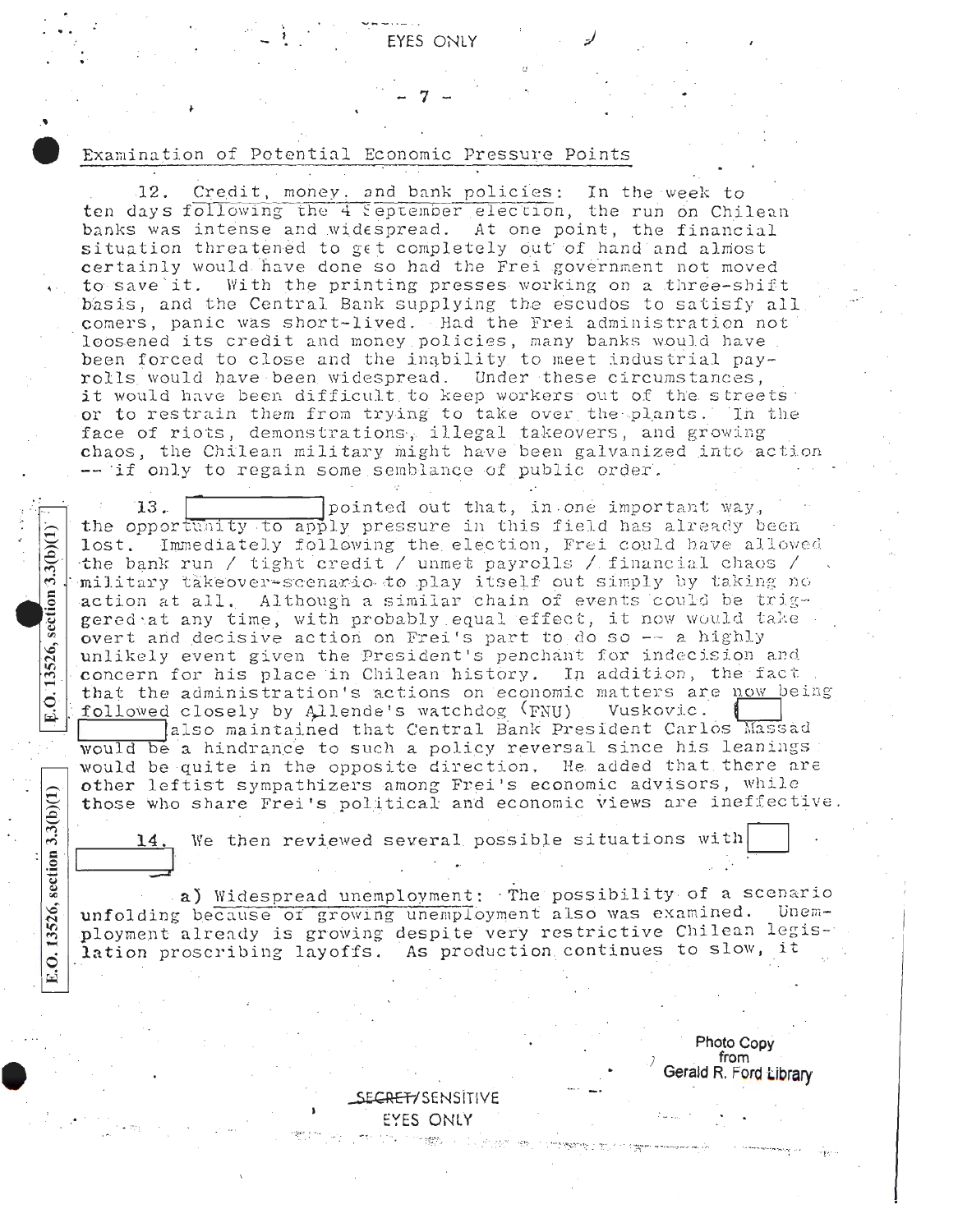will be increasingly difficult for employers to retain underemployed workers on the payrolls. pointed out. however, that if an entrepreneur exceeded the layoff limits and claimed inability to pay; the government would closely examine this claim and perhaps provide credit to ease the financial crunch. More important, the business would be invating the arrival of a government "interventor" to simply take over the operation. Under these circumstances, a businessman would be unlikely to attempt any willful reduction in force without guarantees from the Frei government that punitive action would not be taken. clearly felt such guarantees are out of the question.

b) Economic slowdown and deterioration: Chile's shortterm economic situation is not good and is deteriorating, but commented that the impact of production slowdowns, Capital flight, excessive monetary emission, growing inflation and the like will be "too late to have any effect." By then, Allende would be firmly in control. In any event, the Frei administration is using all available means to slow down or offset the rate of economic deterioration.

c) Foreign bank pressures: seemed to think that something could be done in this field but was vague about the moves that could be made and their impact.

## E.O. 13526, section  $3.3(b)(1)$

 $3.3(b)(1)$ 

section

13526, s

E

section  $3.3(b)(1)$ 

13526,

E.O.

 $3.3(b)(1)$ 

E.O. 13526, section

Although Chile keeps a large share of its official reserves in U.S. banks, the role of the United States as a world banker imposes important constraints on any action in this field.

d) Organization and Resistance in Rural Areas: indicated a, perhaps inordinate, lack of confidence in the strength and abilities of traditional rural organizations such as the National Agricultural Society, the Council of Agricultural Employers of Chile, and the Consortium of Agricultural Societies of the South. He doubted that their leaders thad much of an organized following or would be a focal point of effective opposition to socialization of the countryside. The one exception, is Domingo Duran, who very well might organize southern farmers in a strong resistance movement.

e) Cutoff of Oil Supplies: Evidently a favorite but is the impact of a cutoff in fuel unclear theme of oil supplies to the Chilean Navy. He maintained that the Navy's supplies of some types of fuel are low, that the United States.

> SECRET/SENSITIVE EYES ONLY

Photo Copy from Gerald R. Ford Library